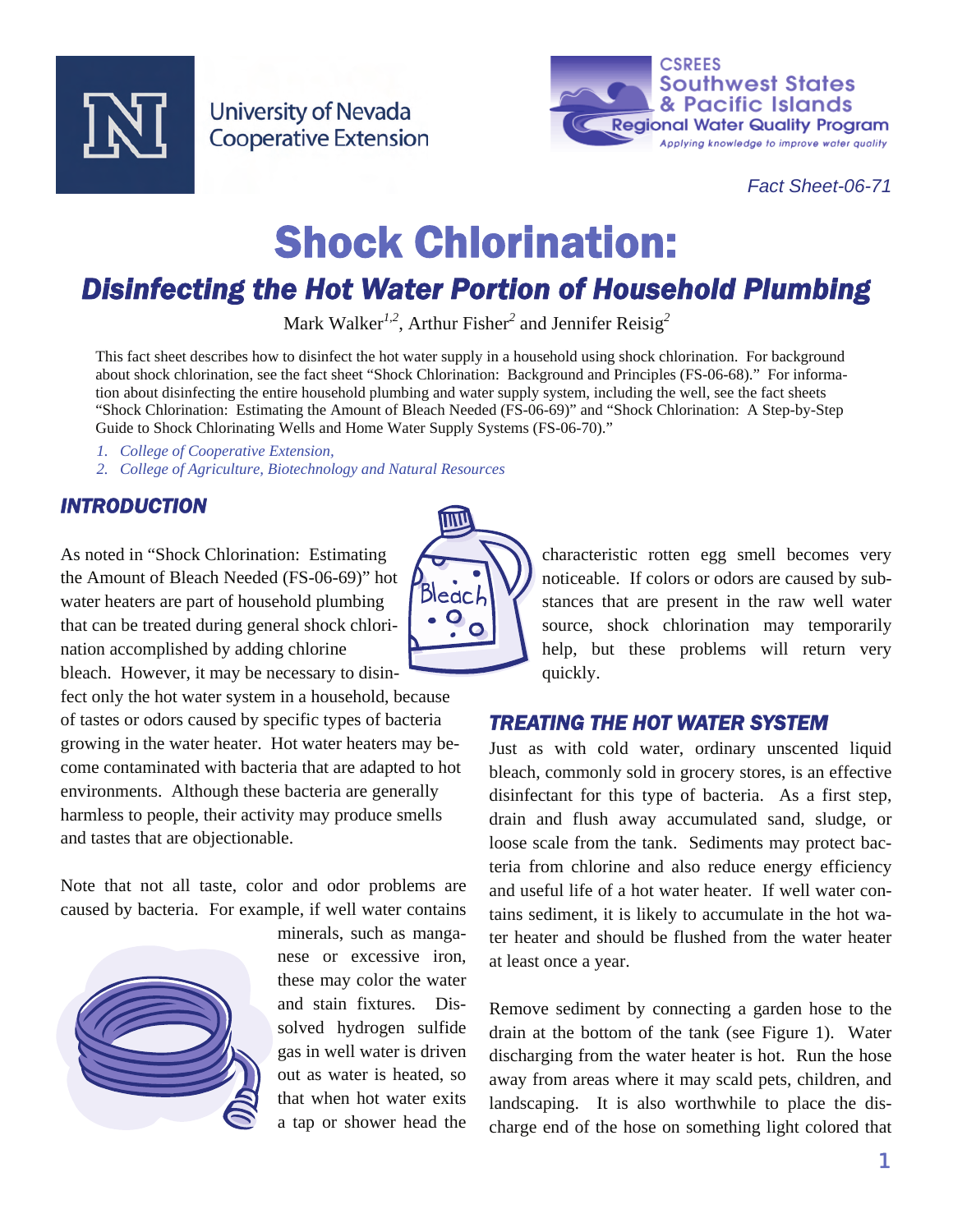will not be damaged by hot water, to observe the material flowing out. If draining water contains sediment the entire time that the tank is being drained, it may be necessary to fill and drain the tank again. It may take more than one effort to remove sediment but savings in energy costs and prolonged tank life will more than make up for the effort. If you are unclear about how to flush the tank, seek advice from a plumber or from the manufacturer of the water heater.

In order for the procedure described below to work properly, you must be able to develop a siphon from a bucket filled with a strong bleach solution through the water heater. This means that the point where water drains from the tank should be well below the bottom of the bucket. If the faucet on the hot water heater is above the bottom of the bucket that will be used to introduce bleach into the hot water tank, you may have to connect a hose to the tank to lower the point from which water drains. For example, if the hot water heater is on the second story of a building, and the point at which bleach is introduced into the system is on the first floor, you will need to extend a hose from the tank drain to



*Hose connected to the hot water faucet in a laundry room sink. The bleach solution is being siphoned into the household hot water system.* 



 *Figure 1: Schematic diagram of a gas and electric water heater (with permission from http:// home.howstuffworks.com/water-heater2.htm)* 

the first floor to achieve a good siphon to draw the bleach solution into the hot water tank. If you doubt that you can achieve a suitable siphon, do not proceed with the following steps.

Before beginning disinfection, you will need a garden hose to drain the hot water tank, a three-to-five gallon plastic bucket, a short piece of hose (two-to-six feet long) with a male hose fitting on one end, unscented liquid household bleach, rubber gloves, and goggles. It may also be useful to have an assistant. This job is much easier to do with two people.

While treatment is taking place hot water should not be used. This includes clothes washing machines, showers, dishwashers, and hot water taps throughout the house. The high concentrations of bleach used during disinfection may damage clothing and irritate sensitive skin and eyes.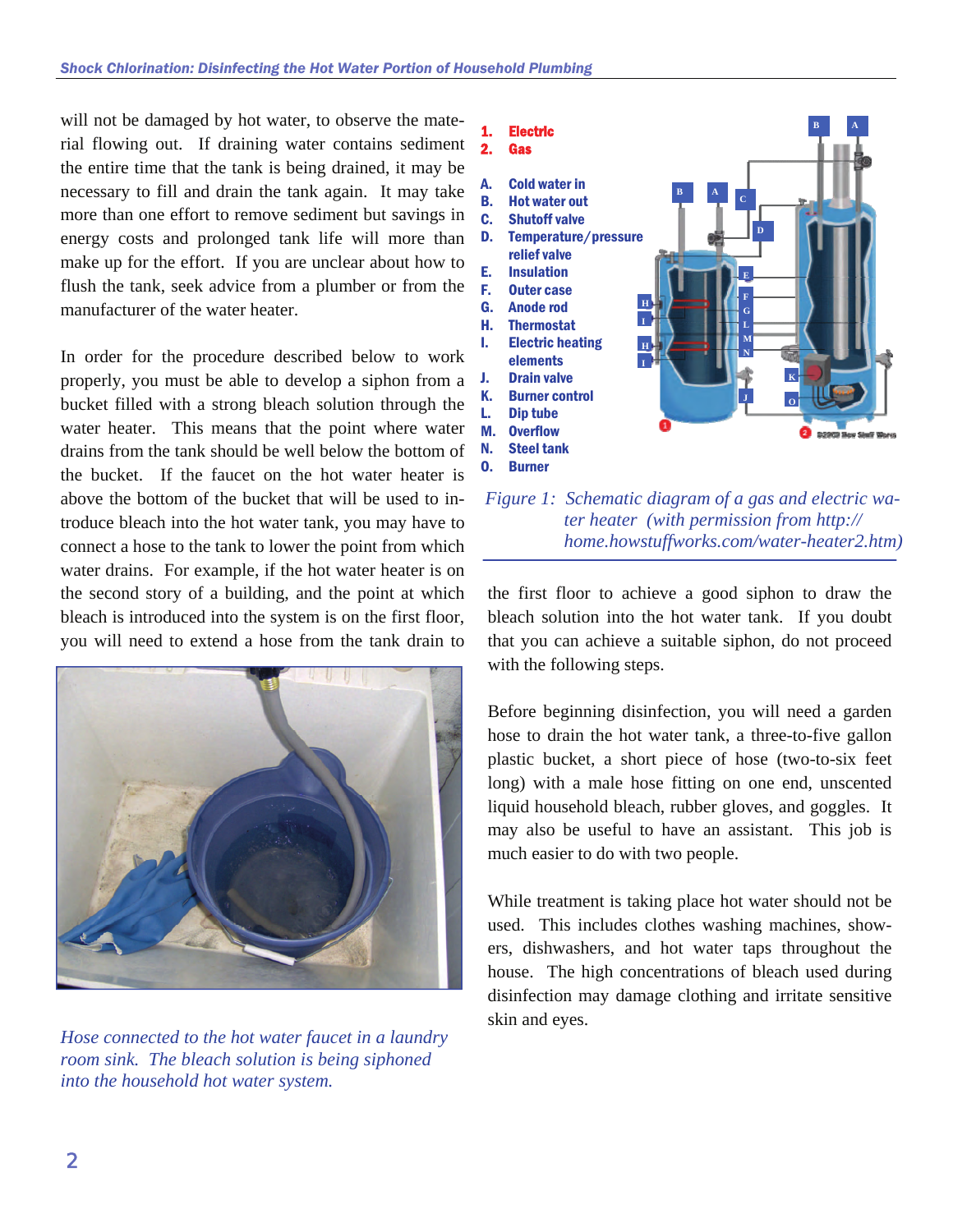### *DISINFECTING THE HOT WATER SUPPLY, STEP—BY—STEP*

**1.** If the water heater is electric, turn the power off. If the water heater is gas or propane, set the thermostat as low as it will go. This keeps the water temperature cool, which preserves the active ingredients in bleach.

**2.** All hot water heaters have a pressure relief valve that prevents explosions. In most cases the relief valve is connected to a pipe that leads outside to prevent damage from water discharges in the house. Be sure that the pressure relief piping is unobstructed. The end of the pipe should always be open and dry. If you can see water dripping steadily from the end of the pipe, the relief valve should be replaced.

**3.** Make sure that all hot water faucets are off. Bleach is introduced into the system by siphoning, which will not be possible if a hot water faucet is left on.

**4.** Locate the cold water valve leading into the hot water tank and turn it off. Normally this valve is on top of the tank. By closing this valve the hot water tank will be isolated from the rest of the water system in the house.

**5.** If the garden hose that was used to drain the sediment from the tank has been removed, reattach it and direct the hose to a location, preferably outdoors, where hot water discharges will not cause injury or damage.

**6.** Attach the short piece of garden hose to a hot water tap nearest to the water heater. In most cases this faucet will be located in a laundry room. If there is a hot water tap available that has male hose thread (such as the hot water tap for the washing machine), attach the hose there. If such a connection is not available use a piece of hose that can be slipped over the end of a faucet and attached with a hose clamp to make the connection air

tight. Make sure that the hose is sturdy, because it will be used to siphon the bleach solution and flimsy hoses may collapse when the siphon begins. Also do not use a tap with a decorative brass finish. Bleach will discolor brass.

**7.** Use gloves and goggles when pouring and mixing bleach solutions. Dilute a suitable quantity of bleach (see Table 1, below) in the two-to-five gallon plastic bucket. The bleach solution may damage fabrics and other surfaces, so be sure to not splash or overflow the bucket. The actual amount of bleach to use is dependent upon the size of the hot water tank and the amount of time that can be dedicated to the process. In general, if you create a 250 ppm solution of sodium hypochlorite in the hot water tank and plumbing, it should rest for twelve hours before being purged. Table 1 provides guidelines for the amount of bleach needed to disinfect the hot water heater and associated household plumbing. Table 1 assumes that the volume of water in the hot water part of household plumbing is approximately five gallons.

Table 1: Amount of Bleach Needed to Disinfect Water Heaters of Specific Sizes, with Associated Household Plumbing

| <b>Hot Water</b><br><b>Tank Size</b> | <b>Quantity of</b><br><b>Bleach Needed</b> |
|--------------------------------------|--------------------------------------------|
| <b>40 gallons</b>                    | $3\frac{1}{4}$ cups                        |
| 50 gallons                           | 4 cups                                     |
| 80 gallons                           | <b>6 cups</b>                              |
| 120 gallons                          | $8\frac{3}{4}$ cups                        |

**8.** Place the free end of the drain hose in the plastic bucket containing the bleach solution, making sure that it reaches all the way to the bottom of the bucket.